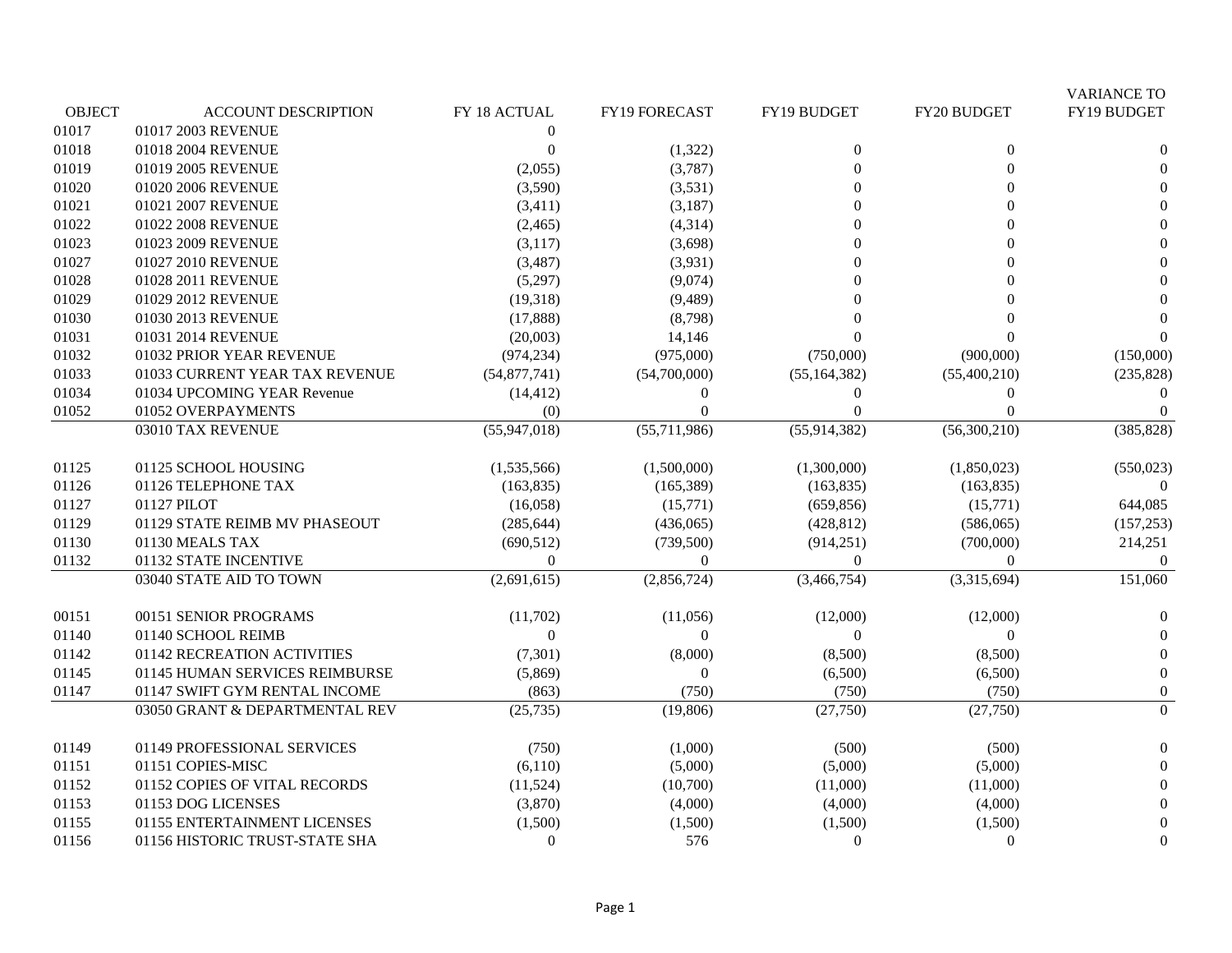|               |                                |              |                  |                |             | <b>VARIANCE TO</b> |
|---------------|--------------------------------|--------------|------------------|----------------|-------------|--------------------|
| <b>OBJECT</b> | <b>ACCOUNT DESCRIPTION</b>     | FY 18 ACTUAL | FY19 FORECAST    | FY19 BUDGET    | FY20 BUDGET | FY19 BUDGET        |
| 01158         | 01158 HUNTING & FISHING        | (216)        | $\boldsymbol{0}$ | $\overline{0}$ | $\Omega$    | $\Omega$           |
| 01159         | 01159 LAND RECORDING FEES      | (133, 399)   | (128, 363)       | (115,000)      | (115,000)   | $\Omega$           |
| 01160         | 01160 LIQUOR LICENSES          | (55, 422)    | (50,000)         | (54,000)       | (54,000)    | $\theta$           |
| 01161         | 01161 MARRIAGE LICENSES        | (312)        | (300)            | (300)          | (300)       | $\Omega$           |
| 01162         | 01162 MISC INCOME              | (2,174)      | (1,000)          | (1,000)        | (1,000)     | $\Omega$           |
| 01163         | 01163 MISC LICENSES & FEES     | (4,710)      | (4,500)          | (4,500)        | (4,500)     |                    |
| 01165         | 01165 PROBATE COURT FEES       | (37,090)     | (20,000)         | (30,000)       | (30,000)    | ∩                  |
| 01166         | 01166 REALTY TRANSFER TAX STAM | (383, 627)   | (300,000)        | (280,000)      | (300,000)   | (20,000)           |
| 01167         | 01167 RESIDENT OVERNITE PARKIN | (925)        | (1,000)          | (2,000)        | (2,000)     |                    |
| 01170         | 01170 VICTUALLING LICENSES     | (6,780)      | (7,000)          | (7,000)        | (7,000)     | $\Omega$           |
| 01173         | 01173 LAUNDRY LICENSES         | $\mathbf{0}$ | $\boldsymbol{0}$ | $\Omega$       | $\Omega$    | $\theta$           |
| 01180         | 01180 ADVERTISING              | (2,175)      | (1,272)          | (2,000)        | (2,000)     | $\overline{0}$     |
|               | 03060 TOWN CLERK-REVENUE       | (650, 584)   | (535,058)        | (517,800)      | (537,800)   | (20,000)           |
| 01168         | 01168 SOIL EROSION             | (2,936)      | (1,000)          | (2,000)        | (2,000)     | $\overline{0}$     |
| 01200         | 01200 BUILDING PERMITS         | (190, 571)   | (190,000)        | (180,000)      | (180,000)   | $\theta$           |
| 01201         | 01201 ELECTRICAL PERMITS       | (57, 326)    | (45, 835)        | (50,000)       | (50,000)    | $\overline{0}$     |
| 01203         | 01203 INSPECTION FEES          | (110)        | $\theta$         | (200)          | (200)       | $\Omega$           |
| 01204         | 01204 MISCELLANEOUS REVENUE    | (65)         | (200)            | (200)          | (200)       | $\Omega$           |
| 01205         | 01205 PLUMBING PERMITS         | (24,070)     | (18, 144)        | (23,000)       | (23,000)    | $\theta$           |
| 01206         | 01206 RADON CONTROL            | (34)         | (156)            | $\theta$       | $\Omega$    | $\theta$           |
| 01207         | 01207 SALE OF MAPS             | $\Omega$     | $\theta$         | $\Omega$       | 0           | $\theta$           |
| 01209         | 01209 Road Openings            | (9,100)      | (1,000)          | (1,000)        | (1,000)     | $\overline{0}$     |
| 01211         | 01211 ENGINEERING FEES         | (28, 692)    | $\theta$         | $\theta$       | $\Omega$    | $\theta$           |
| 01212         | 01212 MECHANICAL PERMITS       | (58, 566)    | (47, 218)        | (50,000)       | (50,000)    | $\theta$           |
| 01214         | 01214 LATE FILING FEE          | (1,900)      | (2,000)          | (2,000)        | (2,000)     | $\boldsymbol{0}$   |
| 01215         | 01215 ZONING CERTIFICATE FEE   | (1,925)      | (1,000)          | (1,000)        | (1,000)     | $\boldsymbol{0}$   |
|               | 03070 DPW REVENUE              | (375, 295)   | (306, 553)       | (309, 400)     | (309, 400)  | $\boldsymbol{0}$   |
| 01164         | 01164 PLATTING & SUBDIVISION   | (8,599)      | (10,000)         | (8,000)        | (8,000)     | $\boldsymbol{0}$   |
| 01171         | 01171 ZONING BOARD FEE         | (6,900)      | (6,120)          | (5,000)        | (5,000)     | $\boldsymbol{0}$   |
|               | 03075 PLANNING REVENUE         | (15, 499)    | (16, 120)        | (13,000)       | (13,000)    | $\Omega$           |
| 01220         | 01220 DETAIL CRUISER FEES      | (51, 441)    | (43, 273)        | (55,000)       | (50,000)    | 5,000              |
| 01221         | 01221 BCI CHECKS               | (4,260)      | (4,253)          | (5,000)        | (5,000)     | $\Omega$           |
| 01225         | 01225 SOUND PERMIT FEES        | (120)        | (100)            | (100)          | (100)       |                    |
| 01226         | 01226 DOG FINES                | (300)        | (300)            | (350)          | (350)       | $\Omega$           |
| 01228         | 01228 MISCELLANEOUS REVENUE    | (7,955)      | (9,228)          | (2,000)        | (2,000)     | $\Omega$           |
| 01229         | 01229 PARKING FINES            | (15,245)     | (12, 648)        | (15,000)       | (15,000)    | $\theta$           |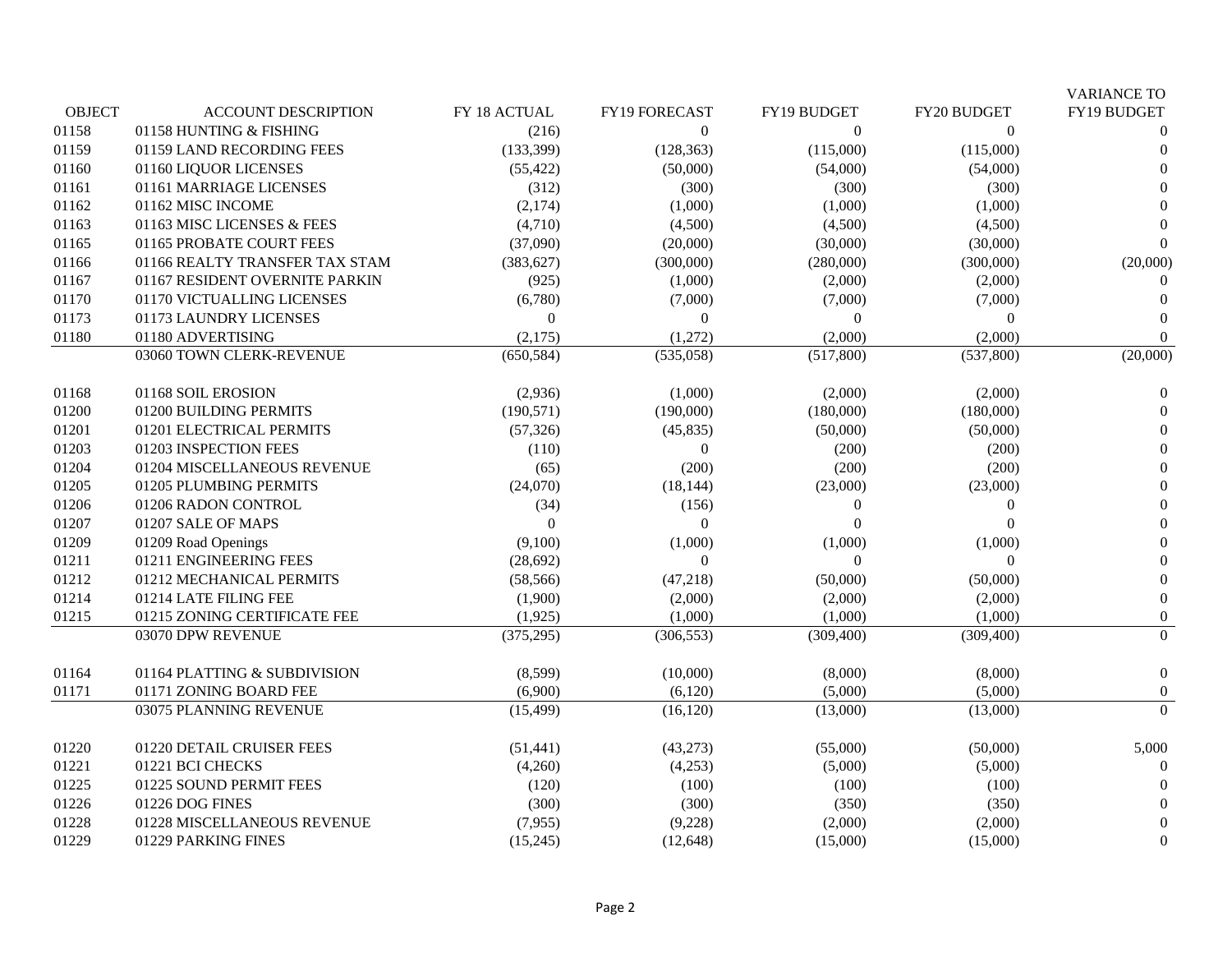|               |                                |                  |                  |                |              | <b>VARIANCE TO</b> |
|---------------|--------------------------------|------------------|------------------|----------------|--------------|--------------------|
| <b>OBJECT</b> | <b>ACCOUNT DESCRIPTION</b>     | FY 18 ACTUAL     | FY19 FORECAST    | FY19 BUDGET    | FY20 BUDGET  | FY19 BUDGET        |
| 01230         | 01230 POLICE REPORTS           | (4, 413)         | (4,000)          | (4,000)        | (4,000)      | $\Omega$           |
| 01231         | 01231 SERVICE CHARGES          | (62, 603)        | (50,000)         | (40,000)       | (45,000)     | (5,000)            |
| 01232         | 01232 COURT FEES               | (29, 582)        | (14,627)         | (20,000)       | (20,000)     |                    |
| 01233         | 01233 VIN INSPECTIONS          | (14,780)         | (14,227)         | (14,000)       | (14,000)     | $\Omega$           |
| 01253         | 01253 MOVING VIOLATIONS        | (3,112)          | (1,500)          | (3,000)        | (3,000)      | $\theta$           |
|               | 03080 POLICE REVENUE           | (193, 811)       | (154, 155)       | (158, 450)     | (158, 450)   | $\Omega$           |
| 01229         | 01229 PARKING FINES            | $\mathbf{0}$     | $\Omega$         | $\Omega$       | $\theta$     | $\Omega$           |
| 01231         | 01231 SERVICE CHARGES          | (2,910)          | (1,824)          | (6,000)        | (2,500)      | 3,500              |
| 01232         | 01232 COURT FEES               | (1, 594)         | (1,000)          | (15,000)       | (1,500)      | 13,500             |
| 01279         | 01279 MISCELLANEOUS INCOME     | (391)            | $\overline{0}$   | $\overline{0}$ | $\Omega$     | $\overline{0}$     |
|               | 03085 MUNICIPAL COURT REVENUE  | (4,895)          | (2,824)          | (21,000)       | (4,000)      | 17,000             |
| 00040         | 00040 BOND ISSUE COSTS         | $\boldsymbol{0}$ | $\boldsymbol{0}$ | $\overline{0}$ | $\mathbf{0}$ | $\mathbf{0}$       |
| 00042         | 00042 PYMT REFUNDING BOND ESCR | $\Omega$         | $\theta$         | $\Omega$       | $\Omega$     | $\overline{0}$     |
|               | 03095 BONDS                    | $\Omega$         | $\Omega$         | $\Omega$       | $\Omega$     | $\Omega$           |
| 01131         | 01131 HOTEL TAX                | (1,103)          | (2,000)          | (746)          | (1,000)      | (254)              |
| 01270         | 01270 BOND SUBSIDY             | (553, 238)       | (552, 278)       | (552,500)      | (552,500)    | $\Omega$           |
| 01275         | 01275 INTEREST ON DEL TAXES    | (146, 936)       | (156, 523)       | (125,000)      | (140,000)    | (15,000)           |
| 01276         | 01276 INTEREST ON INVESTED FUN | (63, 326)        | (30,000)         | (15,000)       | (30,000)     | (15,000)           |
| 01278         | 01278 LIEN CERTIFICATES        | (12,676)         | (12,000)         | (10,000)       | (10,000)     | 0                  |
| 01279         | 01279 MISCELLANEOUS INCOME     | (41, 012)        | (80,000)         | (25,000)       | (25,000)     |                    |
| 01280         | 01280 MOORING FEES             | (31,300)         | (30,000)         | (30,000)       | (30,000)     |                    |
| 01281         | 01281 SEWER DEPT REIMBURSEMENT | (43,000)         | (43,000)         | (86,000)       | (43,000)     | 43,000             |
| 01283         | 01283 FEMA REVENUE             | $\Omega$         | $\theta$         | $\Omega$       | $\theta$     | $\Omega$           |
| 01284         | 01284 COMMUNICATION TOWER      | (125, 734)       | (129, 245)       | (125,000)      | (129,000)    | (4,000)            |
| 01289         | 01289 TAX SALE FEES            | (13, 442)        | $\Omega$         | $\Omega$       | $\Omega$     | $\theta$           |
| 01291         | 01291 SALE OF ASSETS           | (3,500)          | $\Omega$         | $\Omega$       |              |                    |
| 01293         | 01293 LAND TRUST REVENUE       | (30, 890)        | (15,000)         | (7,000)        |              | 7,000              |
| 01296         | 01296 RESCUE BILLING           | (257)            | (910,000)        | (775,000)      | (910,000)    | (135,000)          |
| 01299         | 01299 NEIT                     | (443, 811)       | (644, 085)       | $\Omega$       | (644, 085)   | (644, 085)         |
| 01301         | 01301 ISSUANCE OF REFUNDING BO | $\theta$         | $\Omega$         | $\Omega$       | $\Omega$     | ∩                  |
| 01302         | 01302 Premium on Refunding Deb | $\Omega$         | 0                | $\Omega$       |              |                    |
| 4444          | 4444 TRANSFER IN               | (605, 805)       | $\Omega$         | $\Omega$       |              | 0                  |
|               | 03099 OTHER INCOME             | (2,116,030)      | (2,604,131)      | (1,751,246)    | (2,514,585)  | (763, 339)         |
| 5535          | 5535 TRANSFER OUT              | 8,203            | $\overline{0}$   | $\theta$       |              | $\overline{0}$     |
|               | 04000 TRANSFER OUT             | 8,203            | $\Omega$         | $\Omega$       | $\Omega$     | $\Omega$           |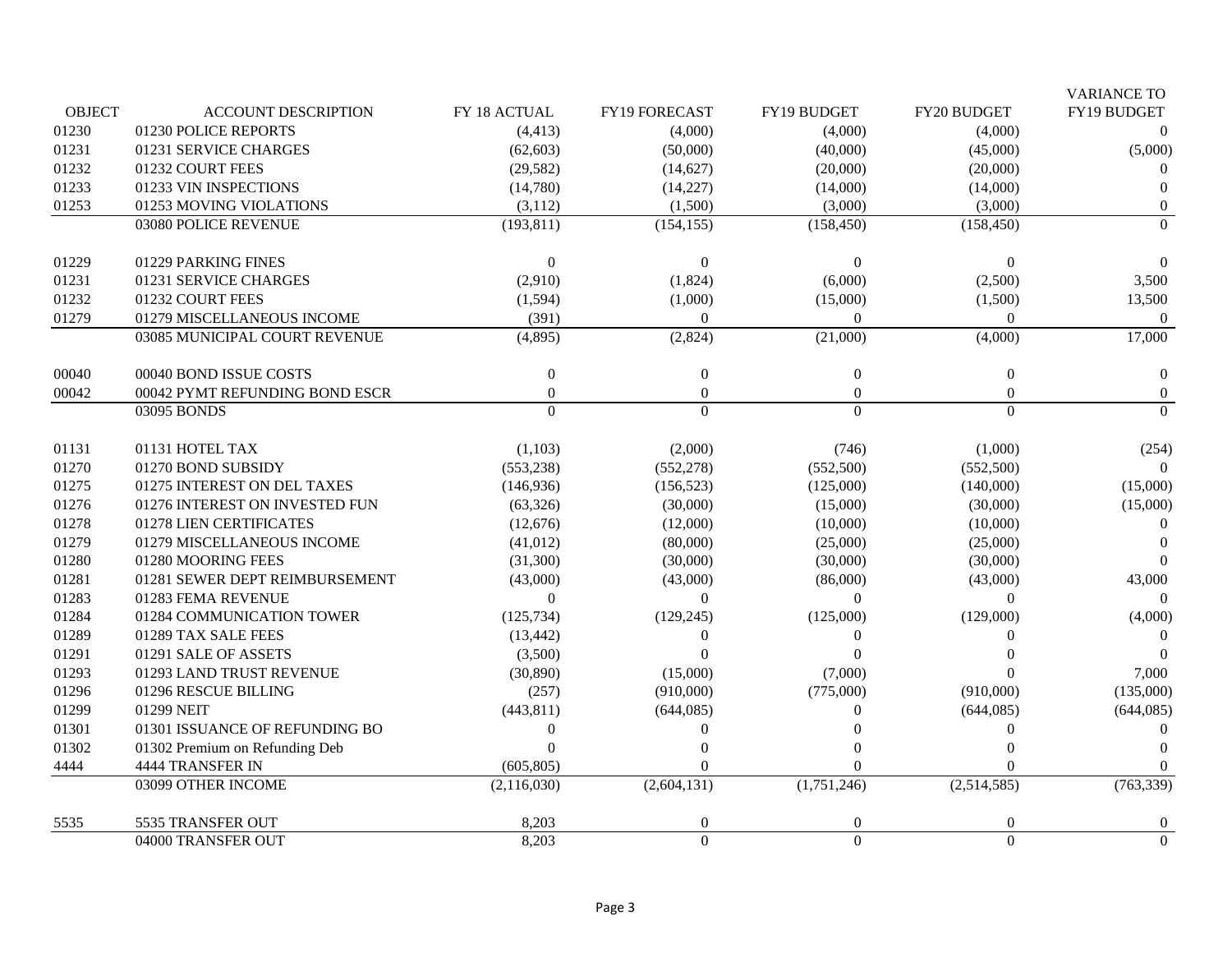|               |                                |                  |                      |                      |             | <b>VARIANCE TO</b> |
|---------------|--------------------------------|------------------|----------------------|----------------------|-------------|--------------------|
| <b>OBJECT</b> | <b>ACCOUNT DESCRIPTION</b>     | FY 18 ACTUAL     | FY19 FORECAST        | FY19 BUDGET          | FY20 BUDGET | FY19 BUDGET        |
| 00001         | 00001 DIRECTOR'S PAY           | 160,000          | $\mathbf{0}$         | $\boldsymbol{0}$     | $\Omega$    | $\Omega$           |
| 000010        | 000010 TOWN COUNCIL            | 9,300            | 9,300                | 9,300                | 9,300       | $\Omega$           |
| 00002         | 00002 STAFF PAY                | 90,295           | 218,363              | 229,000              | 172,000     | (57,000)           |
| 00004         | 00004 LONGEVITY                | $\mathbf{0}$     | $\overline{0}$       | $\theta$             | $\Omega$    | $\overline{0}$     |
| 00089         | 00089 FUNCTIONS & MEETINGS     | 2,006            | 1,000                | 1,000                | 1,000       | $\Omega$           |
| 00091         | 00091 HARBORMASTER'S SUPPLIES  | 1,127            | 2,000                | 2,000                | 2,000       | $\Omega$           |
| 00115         | 00115 MEMBERSHIP DUES          | 5,735            | 6,041                | 5,775                | 6,000       | 225                |
| 00154         | 00154 TOWN CELEBRATIONS        | 4,697            | 4,500                | 4,000                | 4,500       | 500                |
| 00180         | 00180 INAUGURATION             | $\theta$         | $\Omega$             | $\theta$             | $\Omega$    | $\overline{0}$     |
| 00208         | 00208 BOOKS & SUBSCRIPTIONS    | $\Omega$         | $\Omega$             | $\Omega$             | $\Omega$    | $\Omega$           |
| 00256         | 00256 OFFICE SUPPLIES          | 2,508            | 1,500                | 1,000                | 1,000       | $\Omega$           |
|               | 04020 TOWN MANAGER & COUNCIL   | 275,668          | 242,704              | 252,075              | 195,800     | (56,275)           |
| 00001         | 00001 DIRECTOR'S PAY           | 80,600           | $\boldsymbol{0}$     | $\boldsymbol{0}$     | $\Omega$    | $\Omega$           |
| 00002         | 00002 STAFF PAY                | 151,231          | 226,232              | 227,021              | 282,204     | 55,183             |
| 00004         | 00004 LONGEVITY                | 8,723            | 5,783                | 5,783                | 5,783       | $\boldsymbol{0}$   |
| 00005         | 00005 OVERTIME 5               | 595              | $\theta$             | $\theta$             | $\Omega$    | $\Omega$           |
| 00027         | 00027 ADVERTISING              | 614              | 500                  | 500                  | 500         | $\Omega$           |
| 00045         | 00045 CODIFICATION OF ORDINANC | 2,154            | $\boldsymbol{0}$     | 5,000                | 5,000       | $\Omega$           |
| 00073         | 00073 EQUIPMENT MAINTENANCE    | $\mathbf{0}$     | $\Omega$             | 200                  | 200         | $\Omega$           |
| 00115         | 00115 MEMBERSHIP DUES          | 500              | 200                  | 500                  | 500         | $\overline{0}$     |
| 00117         | 00117 MICROFILMING             | 4,710            | 4,594                | 5,000                | 5,000       | $\Omega$           |
| 00131         | 00131 PRINTING                 | 164              | 500                  | 500                  | 500         | $\Omega$           |
| 00133         | 00133 PROFESSIONAL SERVICES    | 5,250            | 5,000                | 5,000                | 5,000       | $\Omega$           |
| 00226         | 00226 DOG LICENSING            | 267              | 300                  | 300                  | 300         | $\Omega$           |
| 00256         | 00256 OFFICE SUPPLIES          | 1,294            | 500                  | 1,200                | 1,200       | $\Omega$           |
|               | 04030 TOWN CLERK               | 256,104          | $\overline{2}43,608$ | $\overline{251,004}$ | 306,187     | 55,183             |
| 00043         | 00043 CLAIMS RESERVE           | 1,711,896        | 75,000               | 25,000               | 25,000      |                    |
| 00081         | 00081 FEES & LEGAL SERVICES    | 300,048          | 275,000              | 200,000              | 275,000     | 75,000             |
| 00089         | 00089 FUNCTIONS & MEETINGS     | $\Omega$         | $\Omega$             | $\theta$             | $\Omega$    | $\Omega$           |
| 00135         | 00135 PROFESSIONAL/ARBITRATION | 341,077          | 40,573               | 75,000               | $\Omega$    | (75,000)           |
|               | 04040 LEGAL                    | 2,353,021        | 390,573              | 300,000              | 300,000     | $\Omega$           |
| 00001         | 00001 DIRECTOR'S PAY           | 5,000            | 5,000                | 5,000                | 5,000       | $\Omega$           |
| 00002         | 00002 STAFF PAY                | 7,257            | $\overline{0}$       | $\overline{0}$       | $\Omega$    | $\Omega$           |
| 00004         | 00004 LONGEVITY                | $\boldsymbol{0}$ |                      | $\theta$             | $\Omega$    | $\mathbf{0}$       |
| 000852        | 000852 PROGRAM COSTS           | 70               | $\Omega$             | 100                  | 100         | $\theta$           |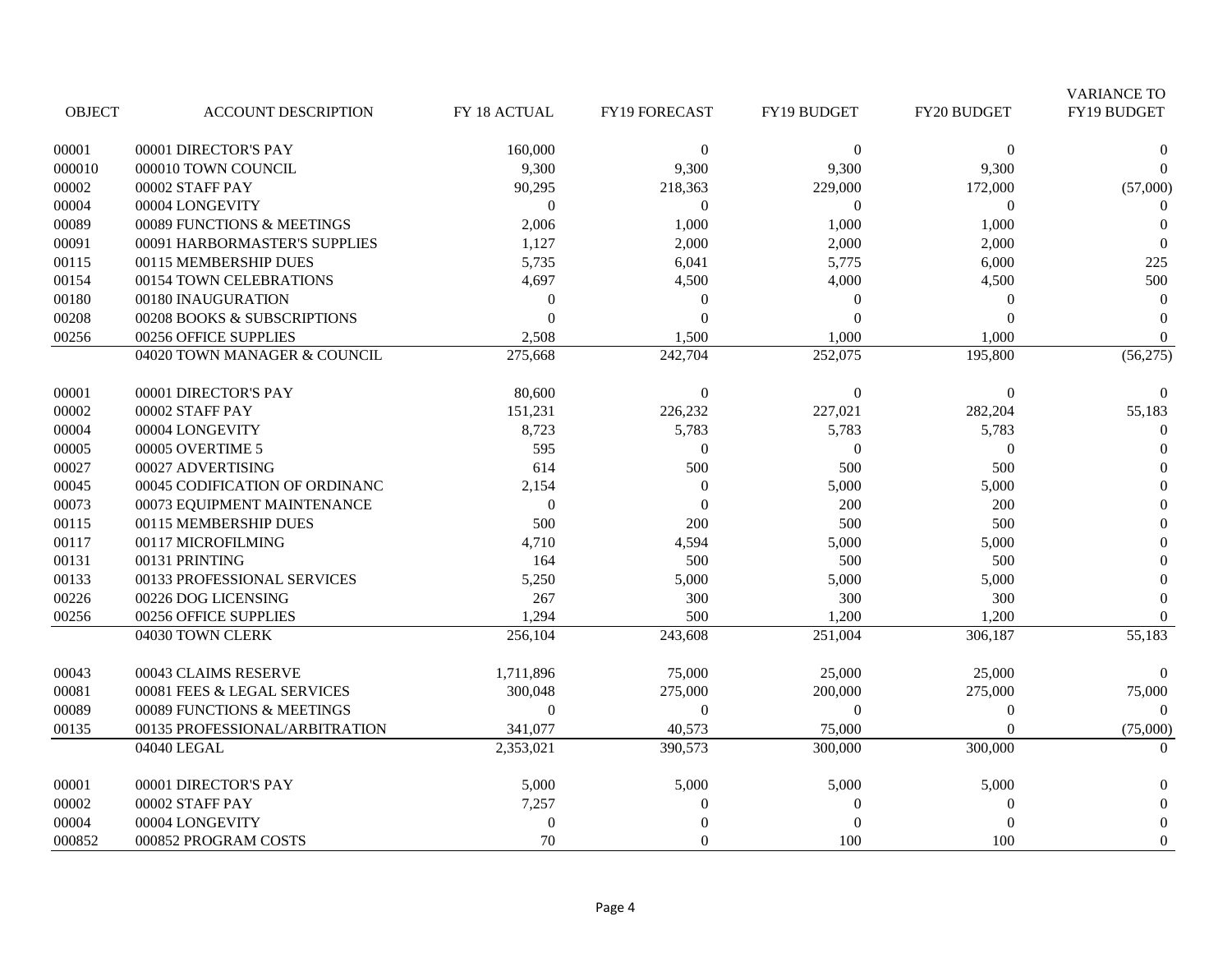|               |                                |                  |                  |                |             | <b>VARIANCE TO</b> |
|---------------|--------------------------------|------------------|------------------|----------------|-------------|--------------------|
| <b>OBJECT</b> | <b>ACCOUNT DESCRIPTION</b>     | FY 18 ACTUAL     | FY19 FORECAST    | FY19 BUDGET    | FY20 BUDGET | FY19 BUDGET        |
|               | 04045 MUNICIPAL COURT          | 12,328           | 5,000            | 5,100          | 5,100       | $\theta$           |
| 00001         | 00001 DIRECTOR'S PAY           | 5,500            | 5,500            | 5,500          | 5,500       | $\boldsymbol{0}$   |
|               | 04050 PROBATE JUDGE            | 5,500            | 5,500            | 5,500          | 5,500       | $\boldsymbol{0}$   |
| 00053         | 00053 CONTINUING EDUCATION     | 395              | 500              | 3,500          | 3,500       | $\theta$           |
| 00059         | 00059 DENTAL INSURANCE         | 153,025          | 130,000          | 165,909        | 135,000     | (30,909)           |
| 00071         | 00071 EMPLOYEE AWARDS          | $\mathbf{0}$     | $\mathbf{0}$     | $\overline{0}$ | $\Omega$    | $\Omega$           |
| 00093         | 00093 HEALTH INSURANCE         | 2,759,375        | 1,912,884        | 1,821,303      | 1,978,754   | 157,451            |
| 00098         | 00098 Health Insurance-Retiree | $\boldsymbol{0}$ | 725,000          | 657,367        | 761,250     | 103,883            |
| 00105         | 00105 LEGAL FUND-DPW UNION     | 5,796            | 5,748            | 6,500          | 6,500       | $\overline{0}$     |
| 00146         | 00146 RETIREMENT - FIRE        | 728,891          | 761,336          | 758,765        | 842,832     | 84,067             |
| 00147         | 00147 RETIREMENT-POLICE        | 684,637          | 697,741          | 733,177        | 758,300     | 25,123             |
| 00150         | 00150 DPW UNION PENSION        | 30,898           | 33,180           | 40,000         | 36,500      | (3,500)            |
| 00152         | 00152 RETIREMENT-TOWN          | 203,968          | 206,389          | 209,615        | 204,799     | (4,816)            |
| 00155         | 00155 SOCIAL SECURITY          | 826,611          | 813,724          | 841,430        | 794,696     | (46, 734)          |
| 00156         | 00156 GASB 45 CONTRIBUTIONS    | 350,000          | $\mathbf{0}$     | $\overline{0}$ | $\Omega$    | $\boldsymbol{0}$   |
| 00171         | 00171 TRAINING/CONFERENCES     | 15,788           | 2,500            | 2,500          | 2,500       | $\boldsymbol{0}$   |
| 00173         | 00173 UNEMPLOYMENT INSURANCE   | 23,276           | 40,000           | 25,000         | 25,000      | $\Omega$           |
| 00174         | 00174 HEALTH BUYBACK           | 21,563           | 22,300           | 20,800         | 21,000      | 200                |
|               | 04060 EMPLOYEE BENEFITS        | 5,804,223        | 5,351,302        | 5,285,866      | 5,570,631   | 284,765            |
| 00107         | 00107 LIFE INSURANCE           | 30,534           | 28,036           | 40,000         | 31,000      | (9,000)            |
| 00123         | 00123 PROPERTY INSURANCE       | 270,882          | 320,000          | 320,000        | 339,200     | 19,200             |
| 00125         | 00125 POLICE DISABILITY INSURA | 192              | 1,000            | 1,250          | 1,250       | $\overline{0}$     |
| 00181         | 00181 WORKER'S COMPENSATION    | 56,931           | 74,395           | 80,000         | 80,000      | $\theta$           |
|               | 04070 INSURANCE                | 358,538          | 423,431          | 441,250        | 451,450     | 10,200             |
| 00051         | 00051 CONTINGENCY FUND         | 30,935           | 150,000          | 75,000         | 75,000      | $\boldsymbol{0}$   |
| 00052         | 00052 MOA Obligations          | 381,207          | $\Omega$         | $\Omega$       | $\Omega$    | $\boldsymbol{0}$   |
|               | 04080 CONTINGENCY              | 412,142          | 150,000          | 75,000         | 75,000      | $\mathbf{0}$       |
| 00003         | 00003 TEMPORARY HELP           | 39               | 1,200            | 2,500          | 1,850       | (650)              |
| 00006         | 00006 ELECTION OFFICIALS       | $\boldsymbol{0}$ | 12,541           | 14,000         | 14,000      | $\theta$           |
| 00023         | 00023 BOARD                    | 475              | 3,500            | 4,000          | 2,000       | (2,000)            |
| 00027         | 00027 ADVERTISING              | 9                | $28\,$           | 1,000          | 500         | (500)              |
| 00028         | 00028 POLICE DETAILS           | $\theta$         | $\boldsymbol{0}$ | 2,500          | 1,250       | (1,250)            |
| 00083         | 00083 FINANCIAL TOWN MEETING   | $\Omega$         | $\theta$         | $\Omega$       | $\Omega$    | $\Omega$           |
| 00085         | 00085 FOOD                     | $\Omega$         | 1,917            | 3,000          | 1,000       | (2,000)            |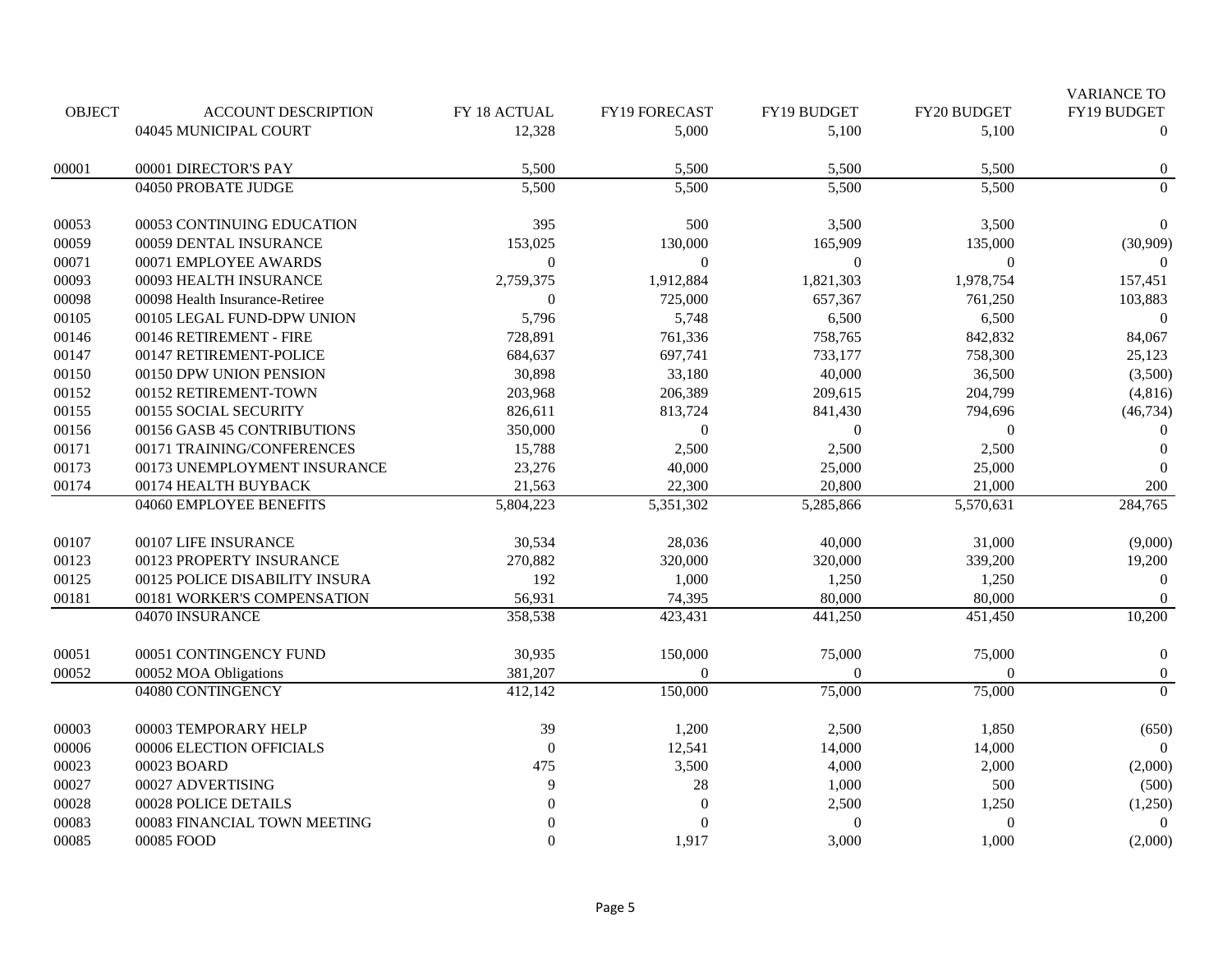|               |                                |              |                  |                  |              | <b>VARIANCE TO</b> |
|---------------|--------------------------------|--------------|------------------|------------------|--------------|--------------------|
| <b>OBJECT</b> | <b>ACCOUNT DESCRIPTION</b>     | FY 18 ACTUAL | FY19 FORECAST    | FY19 BUDGET      | FY20 BUDGET  | FY19 BUDGET        |
| 00256         | 00256 OFFICE SUPPLIES          | 1,043        | 2,000            | 2,000            | 1,000        | (1,000)            |
|               | 04110 BOARD OF CANVASSERS      | 1,565        | 21,186           | 29,000           | 21,600       | (7,400)            |
| 00001         | 00001 DIRECTOR'S PAY           | 138,632      | $\mathbf{0}$     | $\Omega$         | $\Omega$     | $\Omega$           |
| 00002         | 00002 STAFF PAY                | 380,780      | 422,733          | 479,689          | 537,456      | 57,767             |
| 00004         | 00004 LONGEVITY                | 11,849       | 4,996            | 1,899            | 1,822        | (77)               |
| 00008         | 00008 OVERTIME                 | 3,371        | 4,000            | $\overline{0}$   | 1,000        | 1,000              |
| 00027         | 00027 ADVERTISING              | 2,131        | 300              | 300              | 300          | $\Omega$           |
| 00115         | 00115 MEMBERSHIP DUES          | 595          | 600              | 600              | 600          | $\Omega$           |
| 00131         | 00131 PRINTING                 | 599          | 600              | 600              | 600          | $\Omega$           |
| 00159         | 00159 TAX BOOK                 | 684          | 700              | 700              | 700          | $\Omega$           |
| 00162         | 00162 REVALUATION              | 73,011       | $\theta$         | $\Omega$         | 25,000       | 25,000             |
| 00163         | 00163 TOWN AUDIT & ACTUARIES/G | 71,855       | 75,000           | 60,000           | 60,000       | $\Omega$           |
| 00208         | 00208 BOOKS & SUBSCRIPTIONS    | 1,556        | 1,500            | 1,500            | 1,500        | $\Omega$           |
| 00256         | 00256 OFFICE SUPPLIES          | 6,041        | 6,000            | 6,000            | 6,000        | $\theta$           |
| 00350         | 00350 NEW EQUIPMENT            | 200          | $\overline{0}$   | $\mathbf{0}$     | $\mathbf{0}$ | $\overline{0}$     |
| 00375         | 00375 POSTAGE                  | 30,959       | 30,000           | 32,000           | 32,000       | $\overline{0}$     |
|               | 04210 FINANCE                  | 722,264      | 546,429          | 583,288          | 666,978      | 83,690             |
| 00001         | 00001 DIRECTOR'S PAY           | 85,000       | $\boldsymbol{0}$ | $\Omega$         | $\Omega$     | $\mathbf{0}$       |
| 00002         | 00002 STAFF PAY                | 71,750       | 157,002          | 163,000          | 163,185      | 185                |
| 00004         | 00004 LONGEVITY                | 3,502        | $\boldsymbol{0}$ | $\Omega$         | $\Omega$     | $\Omega$           |
| 00049         | 00049 SYSTEM ENGINEERING       | 14,246       | 23,317           | 17,000           | 17,000       | $\overline{0}$     |
| 00075         | 00075 HARDWARE MAINTENANCE     | 5,768        | 6,000            | 13,101           | 13,101       | $\boldsymbol{0}$   |
| 00076         | 00076 SOFTWARE MAINTENANCE     | 128,409      | 172,000          | 186,639          | 185,922      | (717)              |
| 00078         | 00078 WEB SITE                 | 5,972        | 20,000           | 12,295           | 12,295       | $\theta$           |
| 00115         | 00115 MEMBERSHIP DUES          | 200          | 200              | 325              | 325          | $\theta$           |
| 00139         | 00139 COMMUNICATION MAINTENANC | 18,555       | 20,000           | 31,000           | 31,000       | $\theta$           |
| 00220         | 00220 COMPUTER SUPPLIES        | 19,173       | 19,000           | 19,200           | 19,200       | $\theta$           |
| 00256         | 00256 OFFICE SUPPLIES          | 683          | 1,000            | 1,000            | 1,000        | $\Omega$           |
| 00340         | 00340 HARDWARE                 | 22,455       | 35,000           | 50,200           | 56,200       | 6,000              |
| 00341         | 00341 SOFTWARE - EQUIPMENT     | 4,808        | 5,000            | 24,800           | 37,500       | 12,700             |
| 00385         | 00385 TELECOMMUNICATIONS       | 80,513       | 86,863           | 79,624           | 79,624       | $\Omega$           |
| 00451         | 00451 EQUIPMENT LEASE          | 46,544       | 51,324           | 41,160           | 40,212       | (948)              |
|               | 04215 INFORMATION TECHNOLOGY   | 507,577      | 596,705          | 639,344          | 656,564      | 17,220             |
| 00001         | 00001 DIRECTOR'S PAY           | 83,023       | $\boldsymbol{0}$ | $\boldsymbol{0}$ | 0            | $\theta$           |
| 00002         | 00002 STAFF PAY                | 65,925       | 679,061          | 702,167          | 734,774      | 32,607             |
| 00004         | 00004 LONGEVITY                | 4,268        | 8,303            | 9,247            | 9,365        | 118                |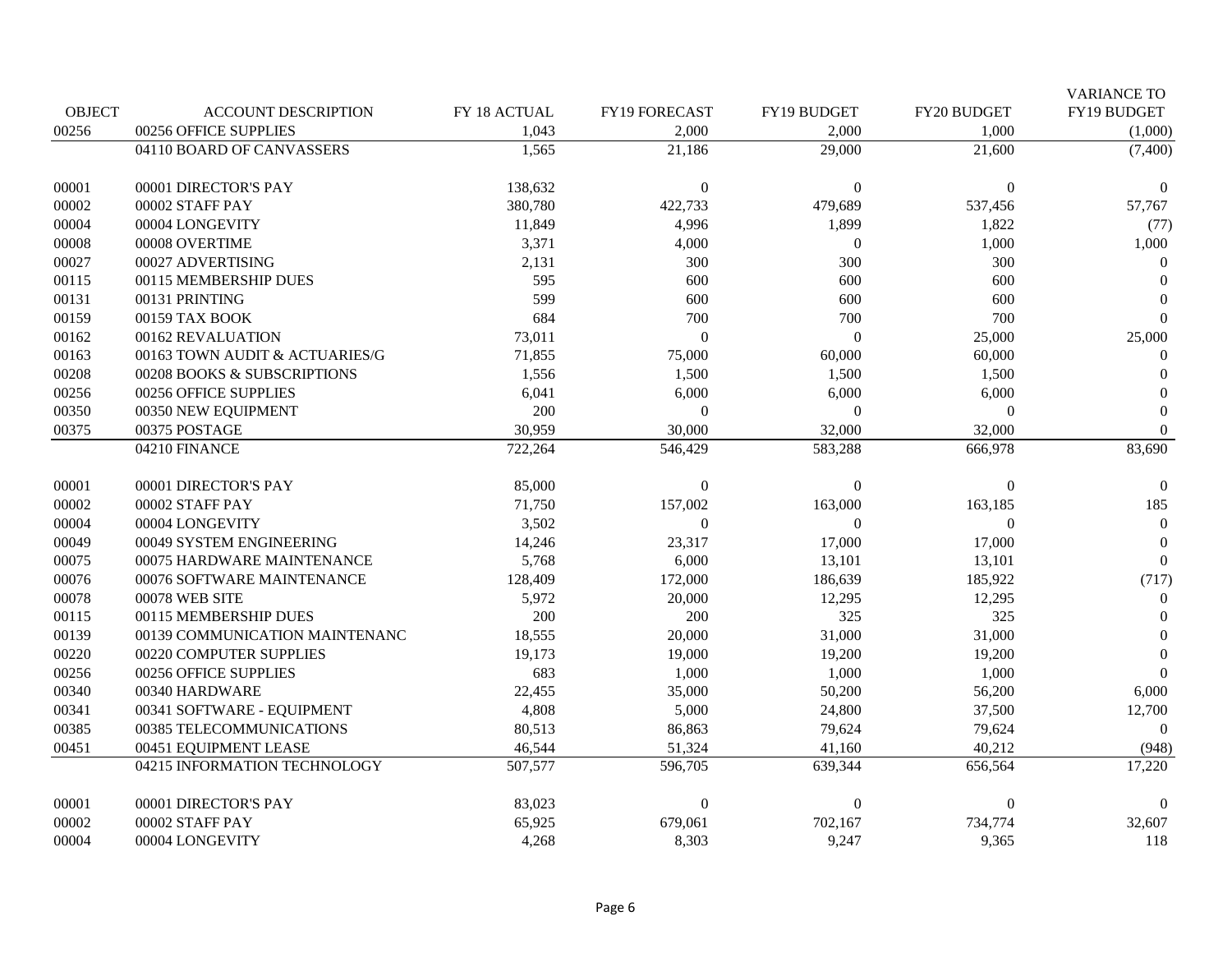|               |                                |              |                |                  |                | <b>VARIANCE TO</b> |
|---------------|--------------------------------|--------------|----------------|------------------|----------------|--------------------|
| <b>OBJECT</b> | <b>ACCOUNT DESCRIPTION</b>     | FY 18 ACTUAL | FY19 FORECAST  | FY19 BUDGET      | FY20 BUDGET    | FY19 BUDGET        |
| 00008         | 00008 OVERTIME                 | 656          | 6,843          | 5,000            | 7,000          | 2,000              |
| 00012         | 00012 OUT OF CLASS             | 977          | 1,000          | 1,500            | 1,500          | $\Omega$           |
| 00013         | 00013 INDOOR                   | 22,328       | 22,594         | 26,000           | 26,000         | $\Omega$           |
| 00027         | 00027 ADVERTISING              | 28           | 100            | 100              | 100            | $\Omega$           |
| 00057         | 00057 CONTRACT SERVICES        | 2,416        | 8,703          | 5,200            | 5,200          | $\Omega$           |
| 00067         | 00067 ELECTRICITY              | 2,147        | 2,262          | 2,500            | 2,500          | $\Omega$           |
| 00073         | 00073 EQUIPMENT MAINTENANCE    | 7,656        | 8,000          | 8,000            | 8,000          | $\Omega$           |
| $00101\,$     | 00101 LEASED LAND              | $\mathbf{0}$ | 6,000          | 6,261            | 6,261          | $\Omega$           |
| 00109         | 00109 LIGHTING REPAIRS         | 70           | 4,000          | 800              | 800            | $\theta$           |
| 00115         | 00115 MEMBERSHIP DUES          | 220          | 500            | 500              | 500            | $\mathbf{0}$       |
| 00118         | 00118 RECREATION PROGRAMS      | 6,353        | 6,500          | 6,500            | 6,500          | $\theta$           |
| 00177         | 00177 WATER                    | 30,003       | 31,000         | 31,000           | 31,000         | $\Omega$           |
| 00194         | 00194 PORTABLE RESTROOMS       | 1,761        | 2,000          | 2,500            | 2,500          | $\Omega$           |
| 00210         | 00210 BUILDING MAINT & PAINTIN | 4,134        | 3,000          | 5,000            | 5,000          | $\Omega$           |
| 00218         | 00218 CLOTHING MAINT ALLOWANCE | 7,507        | 6,350          | 6,350            | 7,500          | 1,150              |
| 00222         | 00222 COPY COSTS               | 3,199        | 3,500          | 3,500            | 3,500          | $\theta$           |
| 00236         | 00236 FERTILIZER - SCHOOLS     | 22,761       | 24,000         | 24,000           | 24,000         | $\theta$           |
| 00238         | 00238 FIELD LINING MATERIAL    | 5,289        | 5,300          | 5,300            | 5,300          | $\Omega$           |
| 00250         | 00250 LOAM                     | 3,176        | 20,000         | 21,000           | 9,000          | (12,000)           |
| 00256         | 00256 OFFICE SUPPLIES          | 598          | 1,000          | 1,200            | 1,200          | $\Omega$           |
| 00270         | 00270 PROGRAM EQUIPMENT        | 1,729        | 2,000          | 10,000           | 10,000         | $\Omega$           |
| 00272         | 00272 PARK SUPPLIES            | 6,669        | 8,000          | 8,000            | 8,000          | $\Omega$           |
| 00288         | 00288 SEED & SOD               | 5,784        | 8,000          | 8,250            | 8,250          | $\Omega$           |
| 00308         | 00308 WEED KILLER CHEMICALS    | 745          | 1,000          | 2,000            | 2,000          | $\Omega$           |
| 00350         | 00350 NEW EQUIPMENT            | 2,995        | 3,000          | 3,000            | 5,000          | 2,000              |
| 00384         | 00384 NEWSLETTER               | 1,419        | 1,500          | 1,750            | 2,300          | 550                |
| 00407         | 00407 SENIOR PROGRAMS          | 18,117       | 20,000         | 30,000           | 28,000         | (2,000)            |
| 00412         | 00412 PUBLIC ASSISTANCE        | 1,370        | $\overline{0}$ | $\overline{0}$   | $\overline{0}$ | $\theta$           |
|               | 04225 Community Resources and  | 313,325      | 893,516        | 936,625          | 961,050        | 24,425             |
| 00001         | 00001 DIRECTOR'S PAY           | 110,000      | $\bf{0}$       | $\overline{0}$   | $\theta$       | $\Omega$           |
| 000011        | 000011 DEPUTY CHIEF            | 97,500       | $\Omega$       | $\Omega$         | $\Omega$       | $\Omega$           |
| 00002         | 00002 STAFF PAY                | 2,024,551    | 2,555,840      | 2,518,306        | 2,527,596      | 9,290              |
| 00004         | 00004 LONGEVITY                | 151,757      | 153,272        | 150,376          | 148,003        | (2,373)            |
| 00007         | 00007 NON POLICE               | 322,637      | 10,125         | $\boldsymbol{0}$ | $\Omega$       | $\Omega$           |
| 00008         | 00008 OVERTIME                 | 327,996      | 457,751        | 285,000          | 320,000        | 35,000             |
| 00009         | 00009 HOLIDAY PAY              | 119,601      | 119,405        | 154,054          | 154,430        | 376                |
| 00010         | 00010 COURT TIME               | 17,675       | 22,207         | 22,000           | 22,000         | $\Omega$           |
| 00011         | 00011 VACATION BUYBACK         | 49,168       | 48,945         | 50,000           | 50,000         | $\mathbf{0}$       |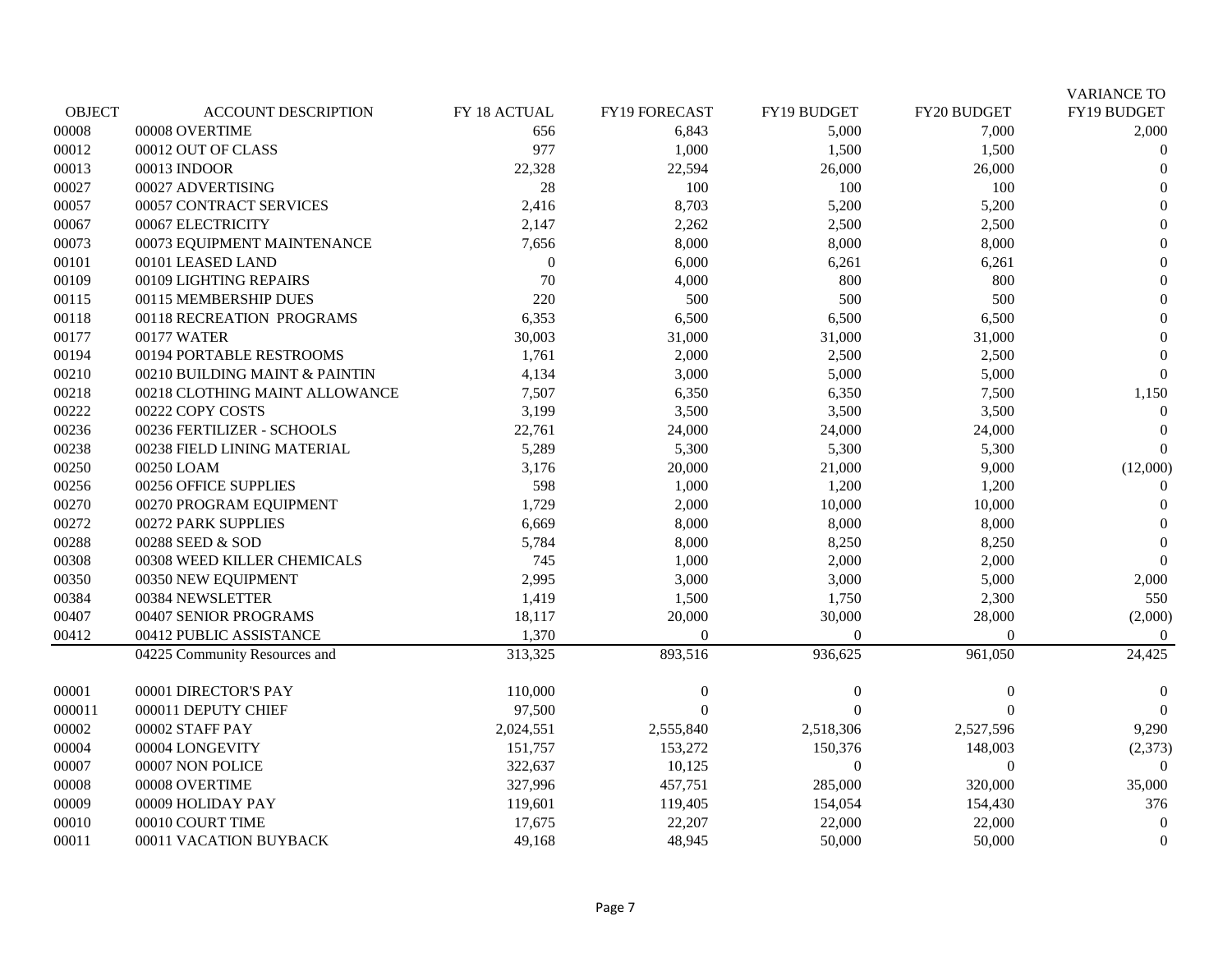|               |                                |                  |                  |                        |             | <b>VARIANCE TO</b> |
|---------------|--------------------------------|------------------|------------------|------------------------|-------------|--------------------|
| <b>OBJECT</b> | <b>ACCOUNT DESCRIPTION</b>     | FY 18 ACTUAL     | FY19 FORECAST    | FY19 BUDGET            | FY20 BUDGET | FY19 BUDGET        |
| 00012         | 00012 OUT OF CLASS             | 3,352            | 2,500            | 2,500                  | 2,500       | 0                  |
| 00015         | 00015 HARBORMASTER             | 10,326           | $\boldsymbol{0}$ | $\theta$               | 0           | $\Omega$           |
| 00024         | 00024 PHYSICAL ASSESSMENT      | $\boldsymbol{0}$ | $\overline{0}$   | $\overline{0}$         | $\Omega$    | $\theta$           |
| 00027         | 00027 ADVERTISING              | 61               | $\theta$         | 100                    | 100         | $\Omega$           |
| 00028         | 00028 POLICE DETAILS           | 8,258            | 2,500            | 5,000                  | 5,000       | $\Omega$           |
| 00031         | 00031 AUTO BODY REPAIRS        | 2,100            | 3,000            | 3,000                  | 3,000       | $\Omega$           |
| 00032         | 00032 Work related insurance   | $\overline{0}$   | 8,000            | 40,158                 |             | (40, 158)          |
| 00053         | 00053 CONTINUING EDUCATION     | 38,065           | 40,000           | 30,000                 | 30,000      | 0                  |
| 00063         | 00063 DOG OFFICER EXPENSE      | 1,173            | $\mathbf{0}$     | $\theta$               | $\Omega$    | $\Omega$           |
| 00073         | 00073 EQUIPMENT MAINTENANCE    | 5,623            | 10,000           | 13,000                 | 13,000      | $\theta$           |
| 00079         | 00079 FACILITY MAINTENANCE     | $\Omega$         | 500              | 1,000                  | 1,000       | $\theta$           |
| 00097         | 00097 LAB TESTING              | 4,560            | 2,867            | 3,000                  | 3,000       | $\Omega$           |
| 00115         | 00115 MEMBERSHIP DUES          | 751              | 750              | 800                    | 800         | $\Omega$           |
| 00149         | 00149 SCHOOL EXPENSES          | 3,429            | 5,000            | 5,000                  | 5,000       | $\theta$           |
| 00169         | 00169 TRAINING SPECIAL OFFICER | $\overline{0}$   | $\boldsymbol{0}$ | 500                    | 500         | $\overline{0}$     |
| 00200         | 00200 AMMO & EQUIPMENT         | 5,938            | 6,000            | 5,000                  | 5,000       | $\theta$           |
| 00206         | 00206 BCI SUPPLIES             | 4,625            | 5,000            | 7,500                  | 7,500       | $\overline{0}$     |
| 00216         | 00216 CLOTHING                 | 33,482           | 36,795           | 35,450                 | 35,450      | $\overline{0}$     |
| 00218         | 00218 CLOTHING MAINT ALLOWANCE | 39,770           | 38,417           | 34,000                 | 34,000      | $\Omega$           |
| 00256         | 00256 OFFICE SUPPLIES          | 5,618            | 6,000            | 7,000                  | 7,000       | $\theta$           |
| 00268         | 00268 PRISONER MEALS           | 67               | 150              | 150                    | 150         | $\theta$           |
| 00274         | 00274 REFERENCE MATERIALS      | 2,500            | 2,500            | 2,500                  | 2,500       | $\theta$           |
| 00275         | 00275 PROFESSIONAL DEVELOPMENT | 497              | 1,000            | 1,000                  | 1,000       | $\boldsymbol{0}$   |
| 00306         | 00306 UNIFORM REPLACEMENT      | 97               | $\theta$         | 500                    | 500         | $\theta$           |
| 00312         | 00312 COMMUNITY POLICING       | 1,144            | 1,100            | 1,500                  | 1,500       |                    |
| 00350         | 00350 NEW EQUIPMENT            | 18,524           | 10,000           | 5,000                  | 5,000       | $\Omega$           |
| 00375         | 00375 POSTAGE                  | 1,209            | 1,500            | 1,500                  | 1,500       | $\theta$           |
| 00380         | 00380 TACTICAL RESPONSE        | 1,122            | 5,000            | 5,000                  | 5,000       | $\Omega$           |
|               | 04320 POLICE DEPARTMENT        | 3,413,173        | 3,556,124        | $\overline{3,389,894}$ | 3,392,029   | 2,135              |
| 00001         | 00001 DIRECTOR'S PAY           | 110,500          | $\theta$         | $\Omega$               |             | $\Omega$           |
| 00002         | 00002 STAFF PAY                | 1,178,613        | 1,296,094        | 1,289,142              | 1,297,737   | 8,595              |
| 00003         | 00003 TEMPORARY HELP           | 132              | $\theta$         | $\theta$               | 0           | $\Omega$           |
| 00004         | 00004 LONGEVITY                | 52,468           | 47,346           | 40,367                 | 40,126      | (241)              |
| 00008         | 00008 OVERTIME                 | 132,679          | 110,406          | 133,000                | 123,000     | (10,000)           |
| 00027         | 00027 ADVERTISING              | 54               | 600              | 600                    | 600         | 0                  |
| 00035         | 00035 BLUEPRINTS & PHOTOS      | 800              | 800              | 800                    | 800         | $\Omega$           |
| 00047         | 00047 COLLECTION REFUSE        | 742,535          | 721,108          | 713,654                | 723,159     | 9,505              |
| 00055         | 00055 CONTRACT COST-SOLID WAST | 184,724          | 225,460          | 219,158                | 228,010     | 8,852              |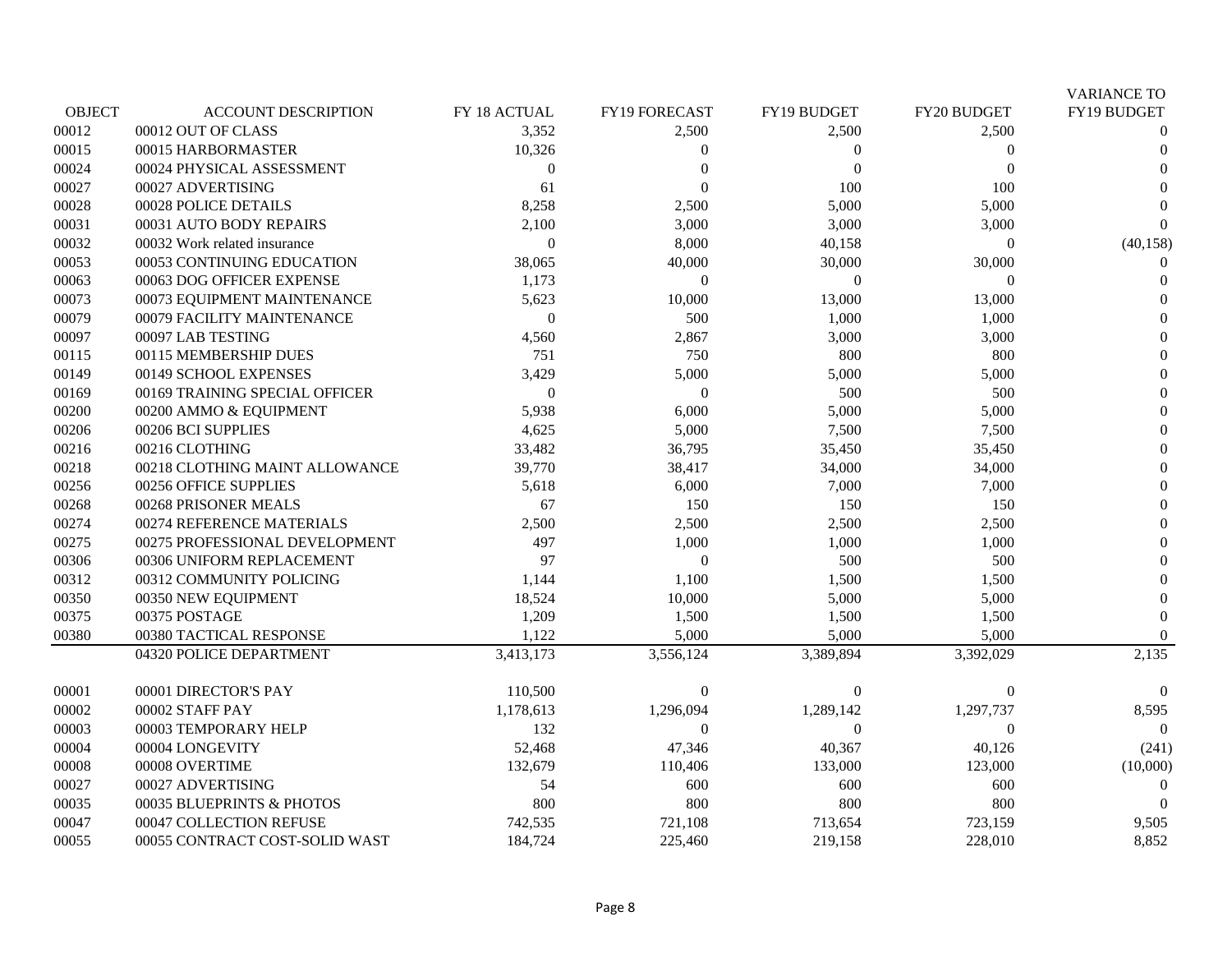|               |                                |              |                  |                  |                | <b>VARIANCE TO</b> |
|---------------|--------------------------------|--------------|------------------|------------------|----------------|--------------------|
| <b>OBJECT</b> | <b>ACCOUNT DESCRIPTION</b>     | FY 18 ACTUAL | FY19 FORECAST    | FY19 BUDGET      | FY20 BUDGET    | FY19 BUDGET        |
| 00061         | 00061 LANDFILL MONITORING      | 9,336        | 7,044            | 9,400            | 9,400          | $\theta$           |
| 00065         | 00065 ELECTRICITY              | 166,044      | 156,216          | 168,728          | 168,728        | $\theta$           |
| 00073         | 00073 EQUIPMENT MAINTENANCE    | 40,666       | 45,000           | 45,000           | 45,000         | $\theta$           |
| 00095         | 00095 INSPECTION SERVICES      | 1,385        | 1,300            | 1,300            | 1,300          | $\overline{0}$     |
| 00099         | 00099 LANTERN REPAIRS          | 11,580       | 12,000           | 12,000           | 12,000         | $\theta$           |
| 00111         | 00111 LITTER CONTROL SUPPLIES  | 645          | 700              | 700              | 700            | $\theta$           |
| 00115         | 00115 MEMBERSHIP DUES          | 2,369        | 2,300            | 2,300            | 2,300          | $\theta$           |
| 00131         | 00131 PRINTING                 | 1,150        | 1,000            | 1,000            | 1,000          | $\theta$           |
| 00157         | 00157 STREET LIGHTS            | 243,479      | 243,000          | 246,000          | 246,000        | $\overline{0}$     |
| 00177         | 00177 WATER                    | 9,331        | 10,500           | 9,000            | 9,000          | $\overline{0}$     |
| 00192         | 00192 E.M.A.                   | 10,274       | 11,538           | 10,000           | 10,000         | $\boldsymbol{0}$   |
| 00202         | 00202 AUTO PARTS & SUPPLIES    | 202,941      | 215,629          | 230,000          | 230,000        | $\theta$           |
| 00204         | 00204 AUTO REGISTRATION        | 803          | 1,000            | 985              | 985            | $\overline{0}$     |
| 00208         | 00208 BOOKS & SUBSCRIPTIONS    | 309          | 300              | 900              | 900            | $\theta$           |
| 00210         | 00210 BUILDING MAINT & PAINTIN | 63,324       | 94,000           | 94,000           | 94,000         | $\theta$           |
| 00216         | 00216 CLOTHING                 | 15,350       | 13,728           | 15,350           | 15,350         | $\overline{0}$     |
| 00228         | 00228 DRAINAGE MAINTENANCE     | 8,213        | 10,000           | 10,000           | 10,000         | $\Omega$           |
| 00230         | 00230 ENGINEERING SUPPLIES     | 2,860        | 4,400            | 4,400            | 4,000          | (400)              |
| 00232         | 00232 EQUIPMENT & SUPPLIES     | 224          | 1,000            | 1,500            | 1,500          | 0                  |
| 00242         | 00242 FUEL -DIESEL             | 123,301      | 111,056          | 110,300          | 110,300        | $\Omega$           |
| 00244         | 00244 GASOLINE                 | 72,396       | 80,000           | 104,000          | 91,000         | (13,000)           |
| 00246         | 00246 HEATING FUEL             | 53,812       | 56,300           | 56,300           | 56,300         | $\Omega$           |
| 00248         | 00248 JANITORIAL SUPPLIES      | 33,781       | 34,000           | 34,500           | 36,500         | 2,000              |
| 00252         | 00252 STREET MARKINGS          | 19,889       | 20,000           | 22,000           | 22,000         |                    |
| 00256         | 00256 OFFICE SUPPLIES          | 1,281        | 2,500            | 2,500            | 2,500          |                    |
| 00264         | 00264 PLANT MIXED ASPHALT      | 37,942       | 43,600           | 43,600           | 43,600         | $\theta$           |
| 00266         | 00266 PLANTING                 | 12,087       | 12,000           | 12,000           | 12,000         | $\theta$           |
| 00284         | 00284 SAND                     | 103,960      | 96,000           | 96,945           | 96,945         | $\overline{0}$     |
| 00290         | 00290 SHOP SUPPLIES            | 5,885        | 7,500            | 10,000           | 10,000         | $\Omega$           |
| 00296         | 00296 SIGNS                    | 11,234       | 11,000           | 10,000           | 10,000         | $\Omega$           |
| 00300         | 00300 SWEEPING MATERIALS       | 6,608        | 7,000            | 8,000            | 8,000          | $\Omega$           |
| 00309         | 00309 DEMOLITION               | $\Omega$     | $\boldsymbol{0}$ | $\Omega$         | $\Omega$       | $\Omega$           |
| 00350         | 00350 NEW EQUIPMENT            | $\Omega$     | 46,900           | 46,900           | 33,000         | (13,900)           |
|               | 04451 DEPARTMENT OF PUBLIC WOR | 3,674,963    | 3,760,324        | 3,816,329        | 3,807,740      | (8,589)            |
| 00002         | 00002 STAFF PAY                | 285,030      | $\bf{0}$         | $\theta$         | $\theta$       | $\theta$           |
| 00004         | 00004 LONGEVITY                | 7,014        | $\mathbf{0}$     | $\theta$         | $\Omega$       | $\theta$           |
| 00008         | 00008 OVERTIME                 | 3,597        | $\mathbf{0}$     | $\overline{0}$   | $\Omega$       | $\overline{0}$     |
|               | 04520 PARKS & GROUNDS          | 295,641      | $\Omega$         | $\boldsymbol{0}$ | $\overline{0}$ | $\boldsymbol{0}$   |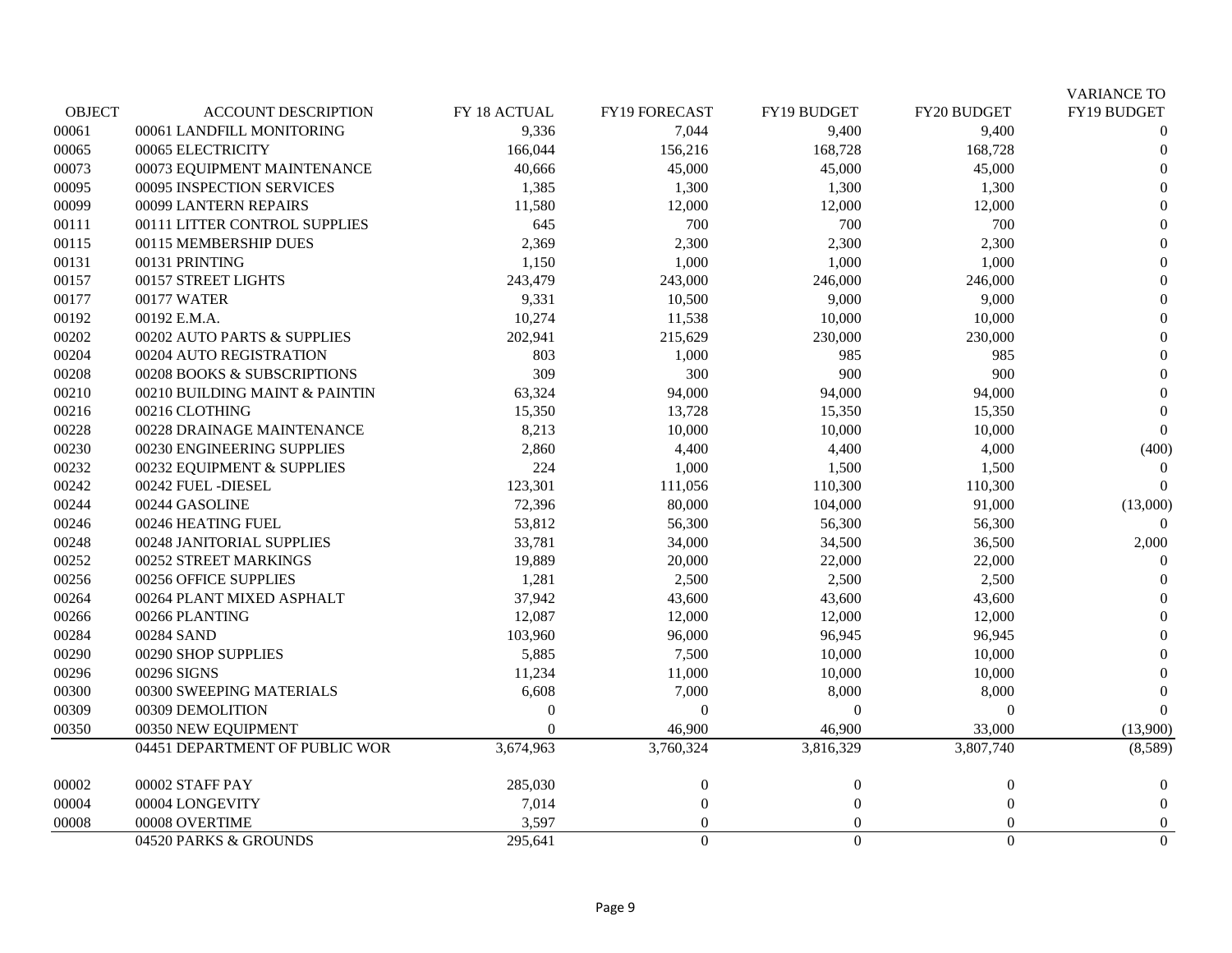|               |                                |                |                  |                    |                    | <b>VARIANCE TO</b> |
|---------------|--------------------------------|----------------|------------------|--------------------|--------------------|--------------------|
| <b>OBJECT</b> | <b>ACCOUNT DESCRIPTION</b>     | FY 18 ACTUAL   | FY19 FORECAST    | <b>FY19 BUDGET</b> | <b>FY20 BUDGET</b> | FY19 BUDGET        |
| 00002         | 00002 STAFF PAY                | 5,000          | $\boldsymbol{0}$ | $\mathbf{0}$       | $\boldsymbol{0}$   | $\boldsymbol{0}$   |
| 00270         | 00270 PROGRAM EQUIPMENT        | 7,500          | $\mathbf{0}$     | $\mathbf{0}$       | $\mathbf{0}$       | $\boldsymbol{0}$   |
|               | 04530 TEEN CENTER              | 12,500         | $\Omega$         | $\mathbf{0}$       | $\boldsymbol{0}$   | $\mathbf{0}$       |
| 00001         | 00001 DIRECTOR'S PAY           | 96,150         | $\boldsymbol{0}$ | $\theta$           | $\Omega$           | $\Omega$           |
| 00002         | 00002 STAFF PAY                | 97,741         | 199,308          | 199,745            | 204,695            | 4,950              |
| 00004         | 00004 LONGEVITY                | 6,992          | 2,120            | 2,920              | 2,920              | $\Omega$           |
| 00027         | 00027 ADVERTISING              | 28             | 150              | 150                | 150                | $\Omega$           |
| 00115         | 00115 MEMBERSHIP DUES          | 1,403          | 800              | 800                | 800                | $\Omega$           |
| 00131         | 00131 PRINTING                 | $\Omega$       | $\overline{0}$   | $\Omega$           | $\theta$           | $\Omega$           |
| 00133         | 00133 PROFESSIONAL SERVICES    | 12,088         | 10,000           | 9,500              | 49,500             | 40,000             |
| 00208         | 00208 BOOKS & SUBSCRIPTIONS    | 241            | 400              | 400                | 400                | $\overline{0}$     |
| 00256         | 00256 OFFICE SUPPLIES          | 185            | 500              | 500                | 500                | $\Omega$           |
| 00350         | 00350 NEW EQUIPMENT            | 1,650          | 1,000            | $\Omega$           | $\Omega$           | $\overline{0}$     |
|               | 04610 TOWN PLANNER             | 216,478        | 214,278          | 214,015            | 258,965            | 44,950             |
| 00404         | 00404 E G FREE LIBRARY         | 520,235        | 520,235          | 520,235            | 536,232            | 15,997             |
|               | 04710 EG FREE LIBRARY          | 520,235        | 520,235          | 520,235            | 536,232            | 15,997             |
| 00001         | 00001 DIRECTOR'S PAY           | 62,071         | $\boldsymbol{0}$ | $\boldsymbol{0}$   | $\boldsymbol{0}$   | $\boldsymbol{0}$   |
| 000013        | 000013 SUBSTANCE ABUSE COORDIN | 85,902         | $\Omega$         | $\theta$           | $\overline{0}$     | $\Omega$           |
| 00002         | 00002 STAFF PAY                | 79,371         |                  | $\Omega$           | $\Omega$           | $\overline{0}$     |
| 00004         | 00004 LONGEVITY                | 7,493          | $\Omega$         | $\Omega$           | $\Omega$           | $\overline{0}$     |
| 00115         | 00115 MEMBERSHIP DUES          | (40)           | 0                | $\theta$           | $\overline{0}$     | $\boldsymbol{0}$   |
| 00256         | 00256 OFFICE SUPPLIES          | 959            | $\theta$         | $\mathbf{0}$       | $\mathbf{0}$       | $\boldsymbol{0}$   |
|               | 04810 SENIOR & HUMAN SERVICES  | 235,757        | $\mathbf{0}$     | $\mathbf{0}$       | $\boldsymbol{0}$   | $\boldsymbol{0}$   |
| 00001         | 00001 DIRECTOR'S PAY           | 184,578        | $\Omega$         | $\theta$           | $\Omega$           | $\boldsymbol{0}$   |
| 000011        | 000011 DEPUTY CHIEF            | $\overline{0}$ | $\Omega$         | $\Omega$           | $\Omega$           | $\Omega$           |
| 000017        | 000017 NON FIRE                | 94,478         | $\Omega$         | $\Omega$           |                    | $\Omega$           |
| 00002         | 00002 STAFF PAY                | 2,212,745      | 2,337,629        | 2,408,998          | 2,480,960          | 71,962             |
| 00004         | 00004 LONGEVITY                | 138,074        | 145,694          | 145,444            | 149,500            | 4,056              |
| 00008         | 00008 OVERTIME                 | 802,948        | 928,609          | 1,200,089          | 525,000            | (675,089)          |
| 00009         | 00009 HOLIDAY PAY              | 176,286        | 180,134          | 206,285            | 185,082            | (21,203)           |
| 00012         | 00012 OUT OF CLASS             | 4,044          | 2,500            | 3,860              | 3,860              | $\Omega$           |
| 00022         | 00022 COLLATERAL PAY           | 18,133         | 25,000           | 10,000             | 25,000             | 15,000             |
| 00024         | 00024 PHYSICAL ASSESSMENT      | 1,684          | $\overline{0}$   | 20,000             | 5,000              | (15,000)           |
| 00032         | 00032 Work related insurance   | $\mathbf{0}$   | 12,000           | 66,488             | $\Omega$           | (66, 488)          |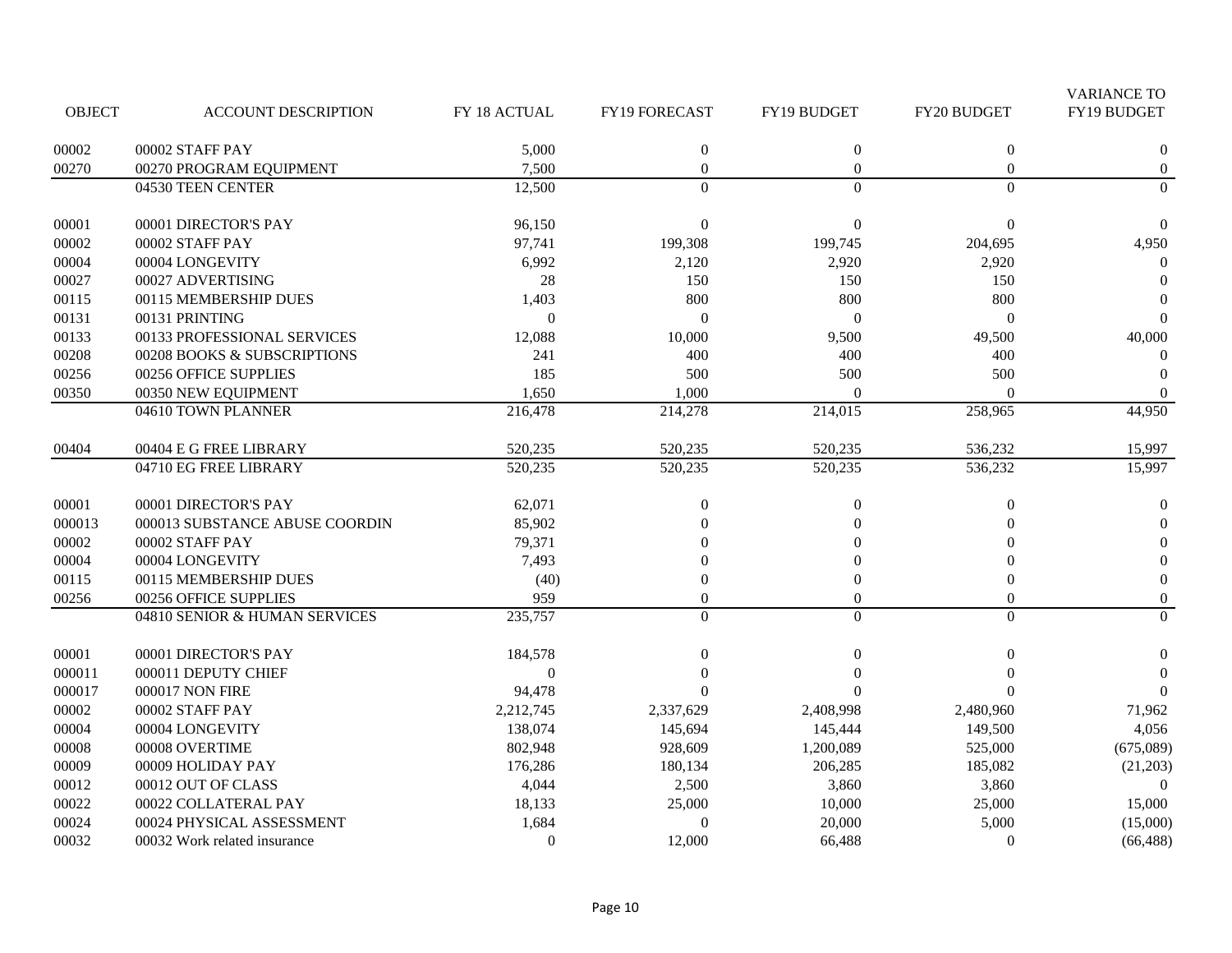|               |                                |                  |                  |                  |                  | <b>VARIANCE TO</b> |
|---------------|--------------------------------|------------------|------------------|------------------|------------------|--------------------|
| <b>OBJECT</b> | <b>ACCOUNT DESCRIPTION</b>     | FY 18 ACTUAL     | FY19 FORECAST    | FY19 BUDGET      | FY20 BUDGET      | FY19 BUDGET        |
| 00053         | 00053 CONTINUING EDUCATION     | 19,726           | 20,000           | 20,000           | 20,000           | $\overline{0}$     |
| 00056         | 00056 FIRE ALARM SCHOOL        | $\mathbf{0}$     | 1,100            | 1,100            | 1,100            | $\Omega$           |
| 00073         | 00073 EQUIPMENT MAINTENANCE    | 5,828            | 5,000            | 4,500            | 5,000            | 500                |
| 00086         | 00086 RESCUE BILLING FEES      | 33,729           | 35,000           | 35,000           | 40,000           | 5,000              |
| 000865        | 000865 MISC EXPENSE            | 35,474           | 21,000           | 15,000           | 5,000            | (10,000)           |
| 00096         | 00096 PENSION COLA APPEAL      | 22,650           | 23,000           | 23,765           | 24,000           | 235                |
| 00115         | 00115 MEMBERSHIP DUES          | 80               | 500              | 500              | 500              | $\Omega$           |
| 00136         | 00136 SERVICE AGREEMENTS       | 24,181           | 25,000           | 30,512           | 25,000           | (5,512)            |
| 00138         | 00138 DISPATCH SERVICES        | 183,230          | 179,114          | 189,575          | 185,640          | (3,935)            |
| 00140         | 00140 Fire Protection Systems  | 3,905            | 4,000            | 5,000            | 5,000            | $\overline{0}$     |
| 00196         | 00196 EYE EXAM                 | 960              | 1,500            | 1,500            | 1,500            | $\theta$           |
| 00199         | 00199 HYDRANT RENTALS          | 319,683          | 328,580          | 327,062          | 327,062          |                    |
| 00201         | 00201 FIRE PREVENTION & EDUCAT | 3,507            | 3,500            | 3,500            | 3,500            | $\Omega$           |
| 00218         | 00218 CLOTHING MAINT ALLOWANCE | 67,298           | 63,000           | 63,000           | 67,000           | 4,000              |
| 00219         | 00219 TURN OUT GEAR            | 15,481           | 17,000           | 17,000           | 17,000           | $\theta$           |
| 00231         | 00231 BUILDING SUPPLIES        | 1,028            | 2,500            | 2,500            | 2,500            | $\Omega$           |
| 00253         | 00253 MEDICAL SUPPLIES         | 26,222           | 30,000           | 30,000           | 43,000           | 13,000             |
| 00256         | 00256 OFFICE SUPPLIES          | 2,058            | 2,500            | 2,500            | 2,500            |                    |
| 00259         | 00259 STATION OPERATING EXPENS | 7,644            | 10,000           | 12,000           | 9,000            | (3,000)            |
| 00360         | 00360 DIVE TEAM                | 1,787            | $\boldsymbol{0}$ | $\overline{0}$   | 2,000            | 2,000              |
| 00361         | 00361 TRAINING AIDS            | 1,100            | 10,000           | 10,000           | 10,000           | $\Omega$           |
| 00362         | 00362 SCOTT AIR PACKS          | 4,112            | 4,000            | 5,000            | 5,000            | $\theta$           |
| 00363         | 00363 HOSE & NOZZLES           | 2,613            | 4,500            | 4,500            | 4,500            | $\Omega$           |
| 01296         | 01296 RESCUE BILLING           | (901, 320)       | $\theta$         | $\overline{0}$   | $\theta$         | $\overline{0}$     |
|               | 04910 FIRE DEPARTMENT          | 3,513,947        | 4,422,360        | 4,864,678        | 4,180,204        | (684, 474)         |
| 00402         | 00402 E G ANIMAL PROTECTION    | $\boldsymbol{0}$ | $\mathbf{0}$     | $\overline{0}$   | $\Omega$         | $\overline{0}$     |
| 00426         | 00426 EG CHAMBER OF COMMERCE   | 15,000           | 20,500           | 20,500           | 15,500           | (5,000)            |
| 00427         | 00427 MAIN STREET ASSOCIATION  | 5,500            | $\Omega$         | $\Omega$         | 5,000            | 5,000              |
| 00446         | 00446 SUMMER'S END             | 6,500            | 6,500            | 6,500            | 6,500            | $\Omega$           |
| 00447         | 00447 ODEUM                    | 3,000            | $\boldsymbol{0}$ | $\boldsymbol{0}$ | $\theta$         | $\Omega$           |
| 00452         | 00452 HISTORIC CEMETERY COMMIS | 2,000            | $\Omega$         | $\theta$         | $\Omega$         | $\boldsymbol{0}$   |
|               | 05010 GRANTS & CONTRIBUTIONS   | 32,000           | 27,000           | 27,000           | 27,000           | $\Omega$           |
| 520123        | 520123 INSURANCE               | $\boldsymbol{0}$ | $\boldsymbol{0}$ | $\boldsymbol{0}$ | $\boldsymbol{0}$ | $\overline{0}$     |
| 521127        | 521127 PILOT                   | 515              | 500              | 500              | $\theta$         | (500)              |
| 530210        | 530210 BUILDING MAINTENANCE    | 7,323            | 6,000            | 6,000            | $\theta$         | (6,000)            |
| 530250        | 530250 BOESCH FARM REHAB       | 3,760            | 8,000            | 8,000            | $\theta$         | (8,000)            |
|               | 05015 LAND TRUST               | 11,598           | 14,500           | 14,500           | $\overline{0}$   | (14,500)           |
|               |                                |                  |                  |                  |                  |                    |